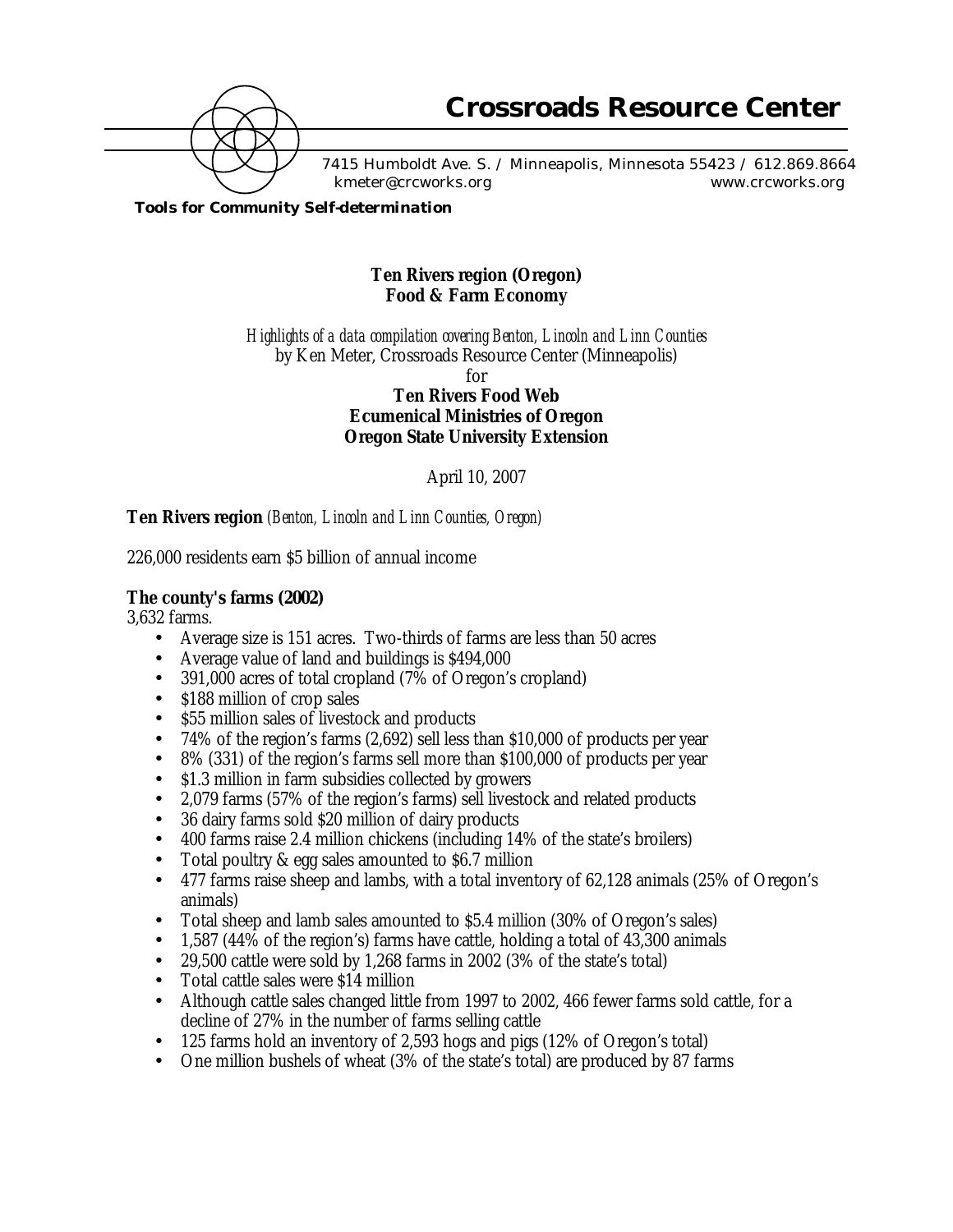- 21 farms raise 52,000 tons of corn silage
- 302,000 bushels of oats produced on 42 farms
- 149 farms raise 14,960 acres of vegetables (12% of Oregon's vegetable acreage)
- 85,000 tons of forage (hay) produced on 987 farms
- 15 farms raise 3,878 hundredweight of potatoes
- 306 farms tend 3,408 acres of orchard
- \$1.8 million of organic foods were sold by 66 farms
- This is 13% of Oregon's organic farms, and 18% of the state's organic sales
- 771 farms (20% of the region's farms) sell \$3 million of food directly to consumers
- This is 11% of the state's farms selling direct, and 14% of the value of Oregon's direct sales

### *Demographics of farm operators (all):*

- 5,745 White (96%)
	- 5 African American
	- 63 Native American or Alaska native
	- 17 Native Hawaiian or Asian-Pacific Islander
	- 18 Asian
	- 31 More than one race
	- 123 Latino

### *Principal operators:*

2,996 Male(82%) 636 Female

The region's farmers produce \$ 316 million of food commodities per year (1987-2004 average), spending \$286 million to raise them, gaining an average surplus of \$30 million in production costs each year. This is a total gain of \$540 million over the last 18 years. *[All dollar figures in this section are listed in 2004 dollars].*

2004 was a strong year for Ten Rivers farmers, who earned \$70 million above production costs, a rise of \$50 million from the previous year. Cash receipts for both crops and livestock increased, and production expenses fell. The largest decline in production expenses was a reduction in pay to farm laborers, from \$61 million in 1999 to \$46 million in 2004. Chemical use also declined.

There have been two peaks for farm production in the past three decades. In 1973-1974, and again in 1988, farmers earned \$100 million over costs of production per year. In seven years (1978, 1979, 1980, 1983, 1984, 1995, & 2000), farmers paid more in production costs than they earned from selling their products.

Nevertheless, 67 % of the region's farms reported net losses in 2002. For Lincoln County, losses were even greater, with 80% (298) of the county's 374 farms reporting a net loss.

Income from livestock and livestock products peaked in 1979 and has steadily eroded ever since. In 2004, sales were a little over half their 1979 value of \$100 million.

Crop income has experienced significant swings up and down, but has generally risen from \$150 million in 1969 to \$260 million in 2004.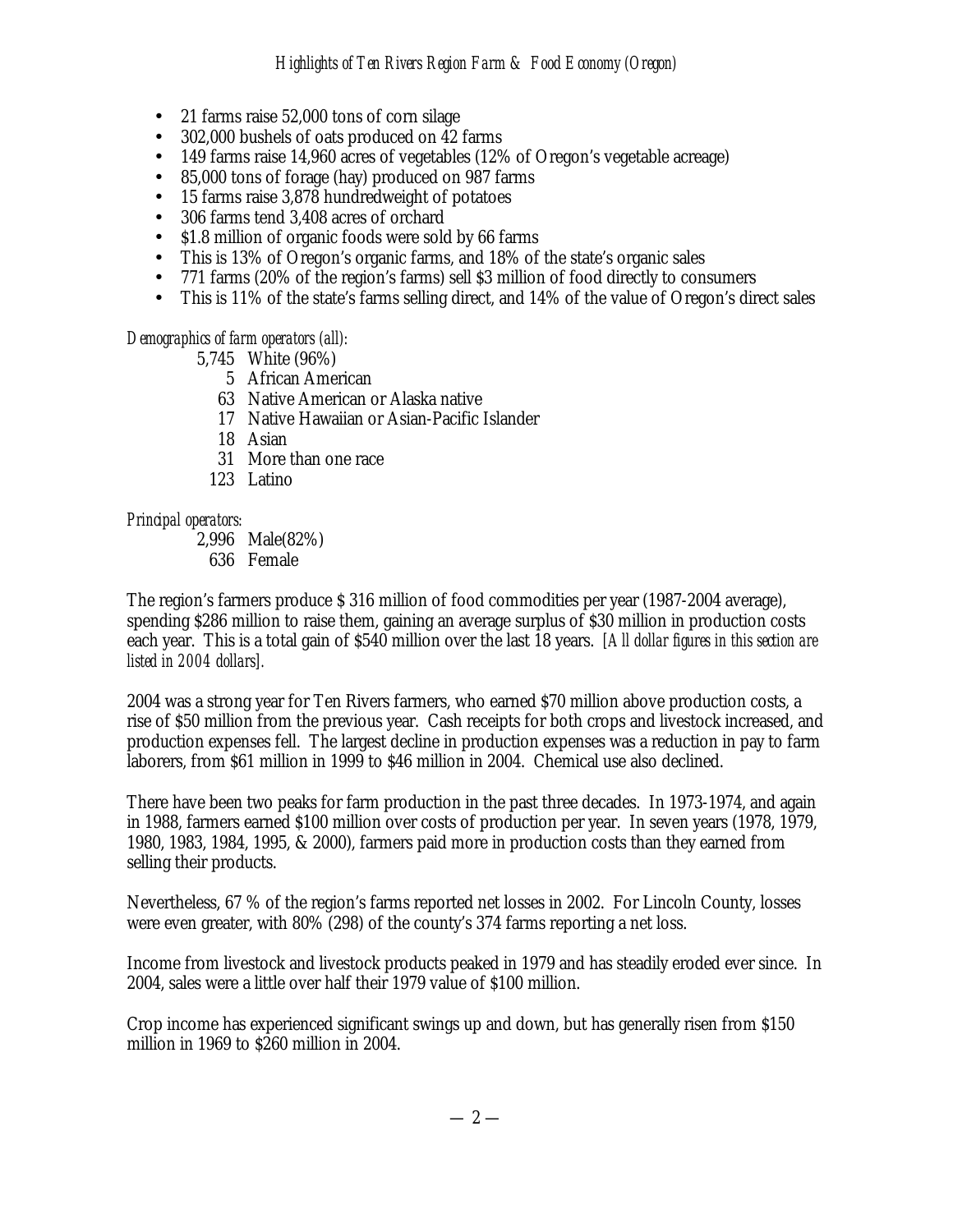Farmers earn another \$35 million per year of farm-related income — primarily custom work, rental income — and another \$2-3 million of federal supports on average each year. Farm-related income peaked in 1993 at \$63 million per year.

### **The county's consumers:**

Ten Rivers consumers spend \$555 million buying food each year. \$324 million of this buys food to eat at home, and \$231 million for eating out. Most of this food is sourced outside the region. \$3 million of food products (1.3%) are sold by farmers directly to consumers, more than twice the national rate.

### **Poverty level:**

64,000 residents (28%) live in a household earning less than a living wage. This includes 15,500 residents of Corvallis proper (24% of the region's total). "Living wage" is defined as 185% of the federal poverty guideline — the level at which children are eligible for free or reduced prices for school lunch — but is still not enough to live well.

### **Farm and food economy summary:**

Farmers gain \$30 million each year producing food commodities, yet spend \$100 million buying outside inputs, while the region's consumers spend \$330 million buying food from outside. This is a total loss to the region of \$400 million of potential wealth *each year*. This loss amounts to 70 percent of the value of all food commodities raised in the region.

### **Ten Rivers region: markets for food eaten at home (BLS)**

|                                     | millions |
|-------------------------------------|----------|
| Meats, poultry, fish, and eggs      | -82      |
| Fruits & vegetables                 | 58       |
| Cereals and bakery products         | 37       |
| Dairy products                      | 43       |
| "Other," incl. sweets, fats, & oils | 105      |

### **Local, County & State Food markets (BLS):**

#### **City of Corvallis: markets for food eaten at home**

|                                     | millions        |
|-------------------------------------|-----------------|
| Meats, poultry, fish, and eggs      | S <sub>18</sub> |
| Fruits & vegetables                 | 13              |
| Cereals and bakery products         | 8               |
| Dairy products                      | 9               |
| "Other," incl. sweets, fats, & oils | 23              |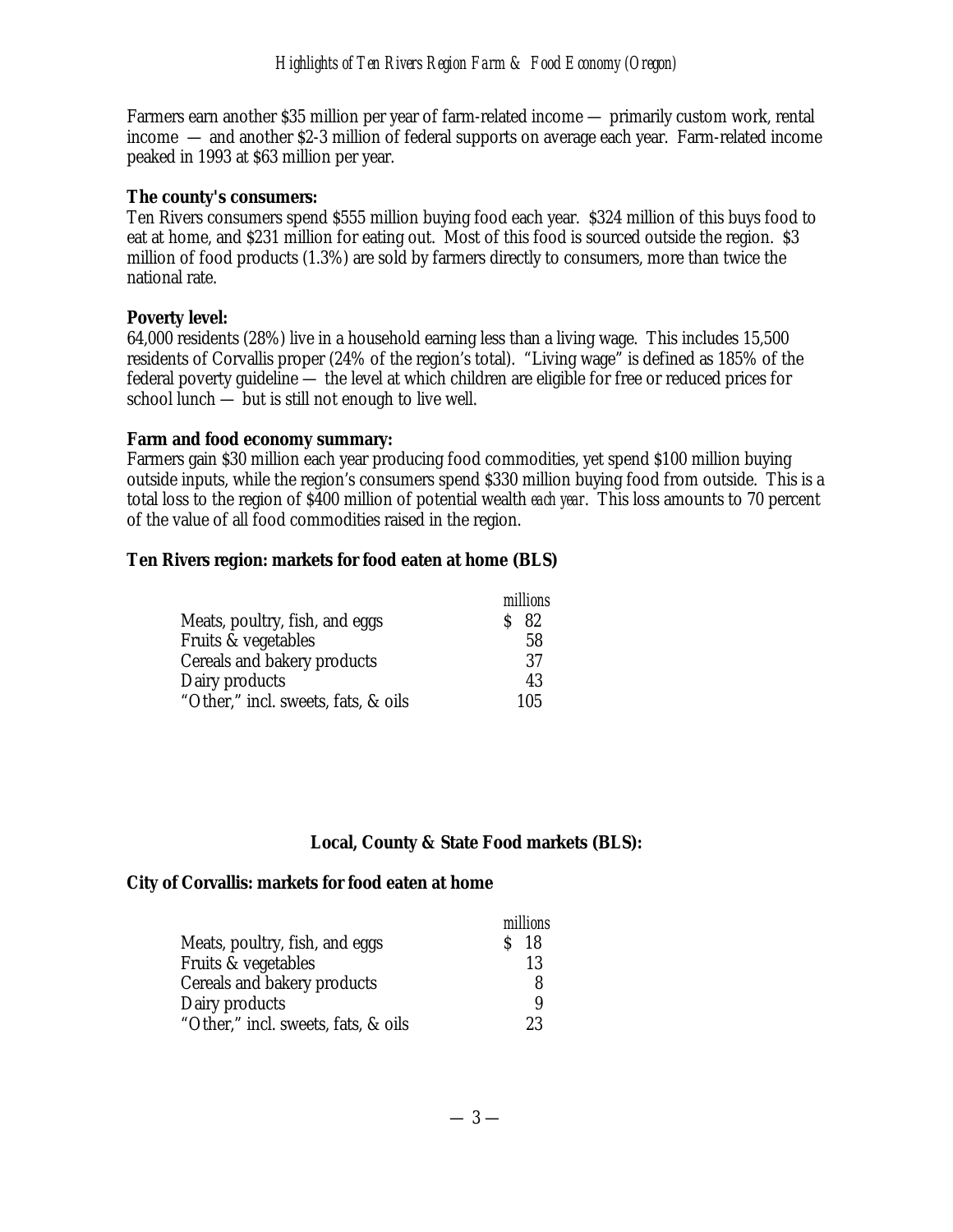# **Benton County: markets for food eaten at home**

|                                     | millions |
|-------------------------------------|----------|
| Meats, poultry, fish, and eggs      | $S$ 28   |
| Fruits & vegetables                 | 19       |
| Cereals and bakery products         | 12       |
| Dairy products                      | 14       |
| "Other," incl. sweets, fats, & oils | 36       |

# **Lincoln County: markets for food eaten at home**

|                                     | millions |
|-------------------------------------|----------|
| Meats, poultry, fish, and eggs      | S 18     |
| Fruits & vegetables                 | 12       |
| Cereals and bakery products         |          |
| Dairy products                      |          |
| "Other," incl. sweets, fats, & oils | 23       |

## **Linn County: markets for food eaten at home**

|                                     | millions        |
|-------------------------------------|-----------------|
| Meats, poultry, fish, and eggs      | S <sub>37</sub> |
| Fruits & vegetables                 | 26              |
| Cereals and bakery products         | 16              |
| Dairy products                      | 19              |
| "Other," incl. sweets, fats, & oils | 47              |

# **State of Oregon: markets for food eaten at home**

|                                     | millions |
|-------------------------------------|----------|
| Meats, poultry, fish, and eggs      | \$1,230  |
| Fruits & vegetables                 | 860      |
| Cereals and bakery products         | 548      |
| Dairy products                      | 640      |
| "Other," incl. sweets, fats, & oils | 1,570    |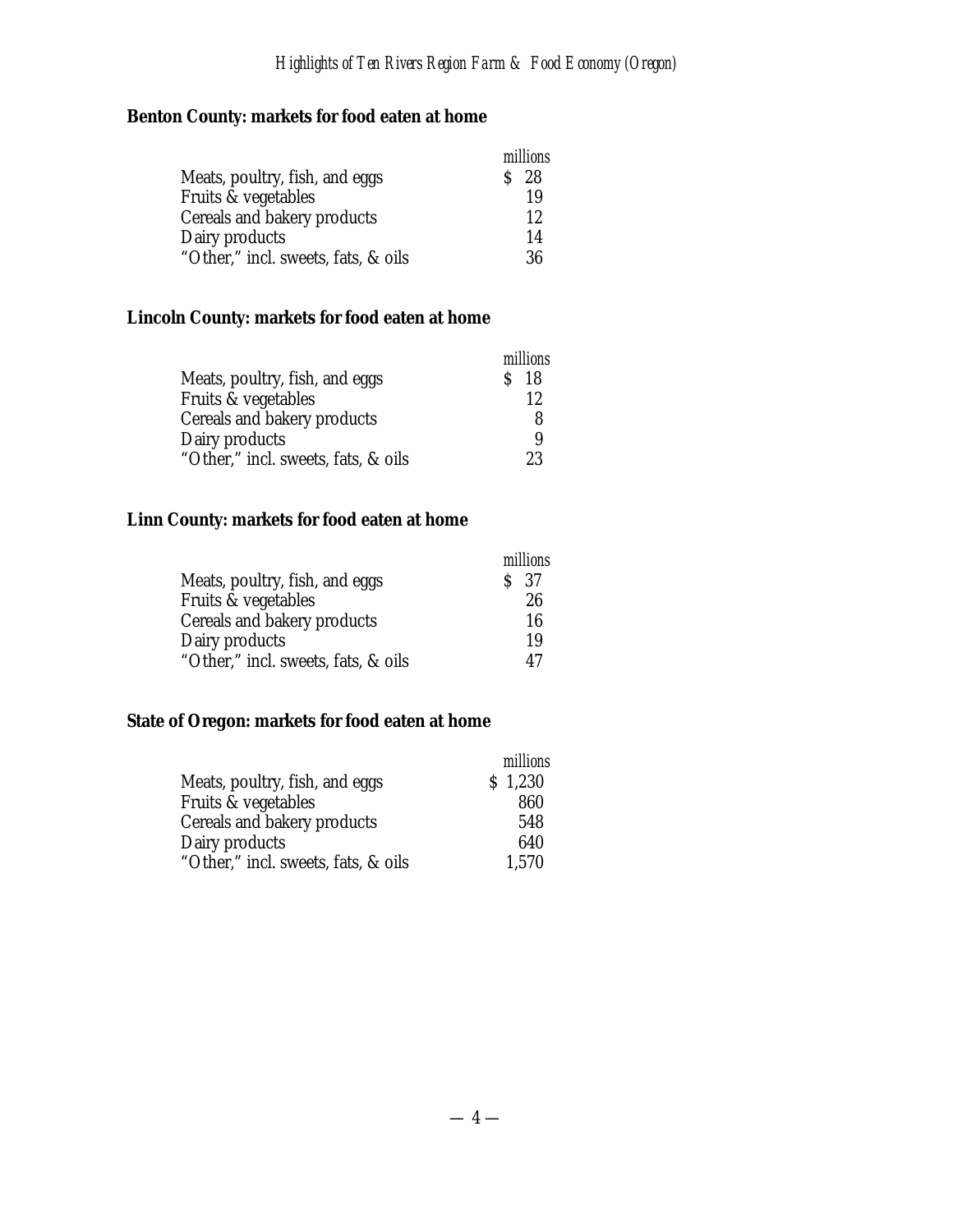## **Individual County Highlights (2002 Ag Census):**

## **Benton County**

Second in Oregon and in U.S. for Christmas tree sales (\$25 million) Fourth in Oregon for acres of vegetables harvested (8,481) Fifth in Oregon for sales of vegetables (\$20.8 million) Fifth in state for colonies of bees (3,803) Sixth in Oregon, and seventh in U.S., for acres devoted to field and grass seed crops (37,082) Tenth in state for sales of "other crops and hay" (\$20 million) Tenth in Oregon for sales of hogs and pigs (\$114,000)

## **Lincoln County**

Twelfth in Oregon for acres devoted to short-rotation woody crops (shrubs, etc.)

# **Linn County**

First in state and fifth in U.S. for sales of "other crops and hay" (\$84 million) First in Oregon and in U.S. for acres of field and grass seed crops (184,575) First in state and ninth in U.S. for sales of sheep and goats (\$4.8 million) First in state and  $13<sup>th</sup>$  in U.S. for inventory of sheep and lambs (55,903) Second in Oregon for inventory of mink (14,280) Third in state for number of broiler chickens (403,845) Third in Oregon for acres of sweet corn (4,215) Third in Oregon for sales of hogs and pigs (\$378,000) Fourth in state for sales of poultry and eggs (\$6.6 million) Fourth in Oregon for sales of horses, ponies, mules, etc. (\$1 million) Fifth in Oregon for number of layers 20 weeks or older (6,763) Sixth in state for sales of milk and milk products (\$14.7 million) Eighth in state for sales of nursery, greenhouse, flowers, and sod (\$11 million) Ninth in state for aquaculture sales (\$626,000)

## **State of Oregon**

First in U.S. for sales of Christmas trees (\$108 million) First in U.S. for acres of Christmas trees (67,804) First in U.S. for acres of field and grass seed crops (545,000) Third in U.S. for sales of field and grass seed crops (\$499 million) Third in U.S. for sales of nursery, greenhouse, flowers, and sod (\$806 million) Fourth in U.S. for sales of fruit, nuts and berries (\$277 million) Seventh in U.S. for sales of vegetables, melons, potatoes and sweet potatoes (\$354 million) Tenth in U.S. for sales of sheep, goats and their products (\$17 million) Tenth in U.S. for inventory of sheep & lambs (237,076)